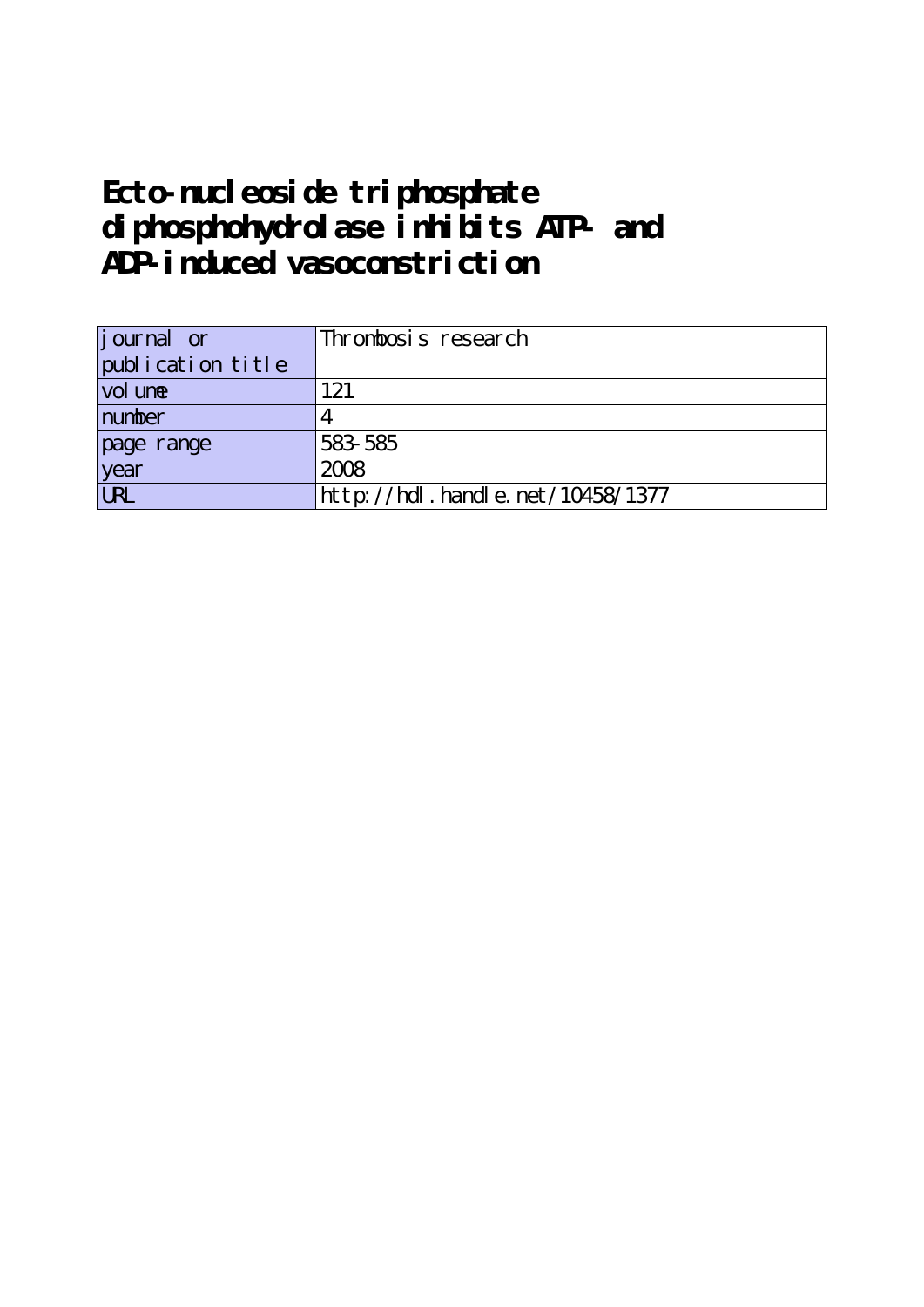**Ecto-nucleoside triphosphate diphosphohydrolase inhibits ATP and ADP-induced vasoconstriction.**

E. Furukoji<sup>a</sup>, N. Tanaka<sup>b</sup>, A. Yamashita<sup>c</sup>, M. Matsumoto<sup>d</sup>, Y. Fujimura<sup>d</sup>; R. Yamamoto<sup>b</sup>, S. Tamura<sup>a</sup>, Y.  $\text{Asada}^c$ .

a Department of Radiology, Faculty of Medicine, University of Miyazaki, Miyazaki, Japan <sup>b</sup>First Department of Pharmacology, School of Pharmaceutical Sciences, Kyushu University of Health and Welfare, Nobeoka, Japan

c Department of Pathology, Faculty of Medicine, University of Miyazaki, Miyazaki, Japan

<sup>d</sup>Department of Blood Transfusion Medicine, Nara Medical University, Kashihara, Nara, Japan

Correspondence to: Yujiro Asada MD

Department of Pathology, Faculty of Medicine, University of Miyazaki

5200 Kihara, Kiyotake, Miyazaki 889-1692, Japan.

Fax: +81-985-85-7614

Phone: +81-985-85-2810

E-mail: [yasada@fc.miyazaki-u.ac.jp](mailto:yasada@fc.miyazaki-u.ac.jp)

Word counts of the text: 1984

## *To the Editor:*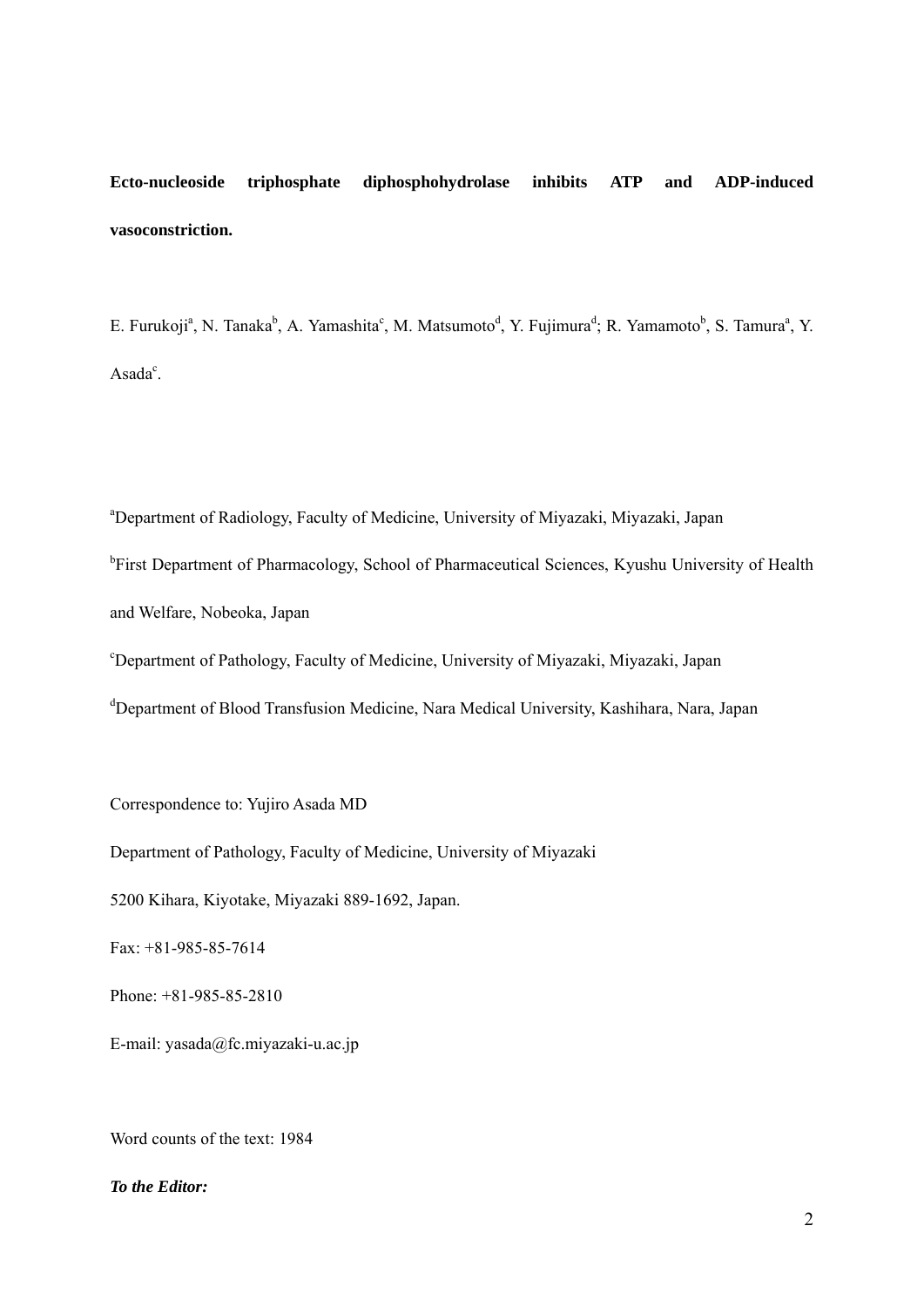Occlusive thrombus formation on disrupted atherosclerotic plaque is a critical event in the onset of acute myocardial infarction and serious complication after vascular intervention. Although the exact mechanisms of occlusive thrombus formation remain unclear, it might be affected by amount of thrombogenic materials in disrupted plaques and blood flow alternation due to vasoconstriction of injured vessels or increased peripheral resistance mediated by microemboli [1, 2]. Activated platelets play a pivotal role in thrombus formation, and they release additional agonists such as adenosine diphosphate (ADP), adenosine triphosphate (ATP), serotonin and thromboxane  $A_2$ , which cause further platelet recruitment to injured sites. Since ADP plays a key role in platelet aggregation [3], its metabolism in the blood is important in the regulation of platelet activation and recruitment. Ecto-nucleoside triphosphate diphosphohydrolase (E-NTPDase) is a major metabolic enzyme of ADP and ATP in the vasculature, and thereby inhibits platelet aggregation [4, 5]. We previously reported that local expression of placental E-NTPDase I, an isoform of E-NTPDase, suppresses platelet aggregation and occlusive thrombus formation in rat carotid arteries [6]. In addition to platelet agonists, ATP and ADP induce vasoconstriction via its prynergic receptors on vascular smooth muscle cell (SMC)s [7, 8]. Platelet aggregation after plaque rupture, therefore, would contribute to vasoconstriction, simultaneously platelet aggregation and thrombus formation are highly modulated by the degree of vascular narrowing after rupture [2]. This suggests that the local delivery of E-NTPDase might inhibit thrombogenic vasoconstriction, and subsequently reduce thrombus growth. However, the direct evidence showing E-NTPDase affect vasoconstriction is still lacking.

We have observed that over-expression of placental E-NTPDase I in injured arteries inhibited vasoconstriction induced by ADP and ATP in rat carotid arteries. Adenovirus-mediated gene transfer of placental E-NTPDase I (AdPlac I) or bacterial β-galactosidase (AdLacZ) (each final titer,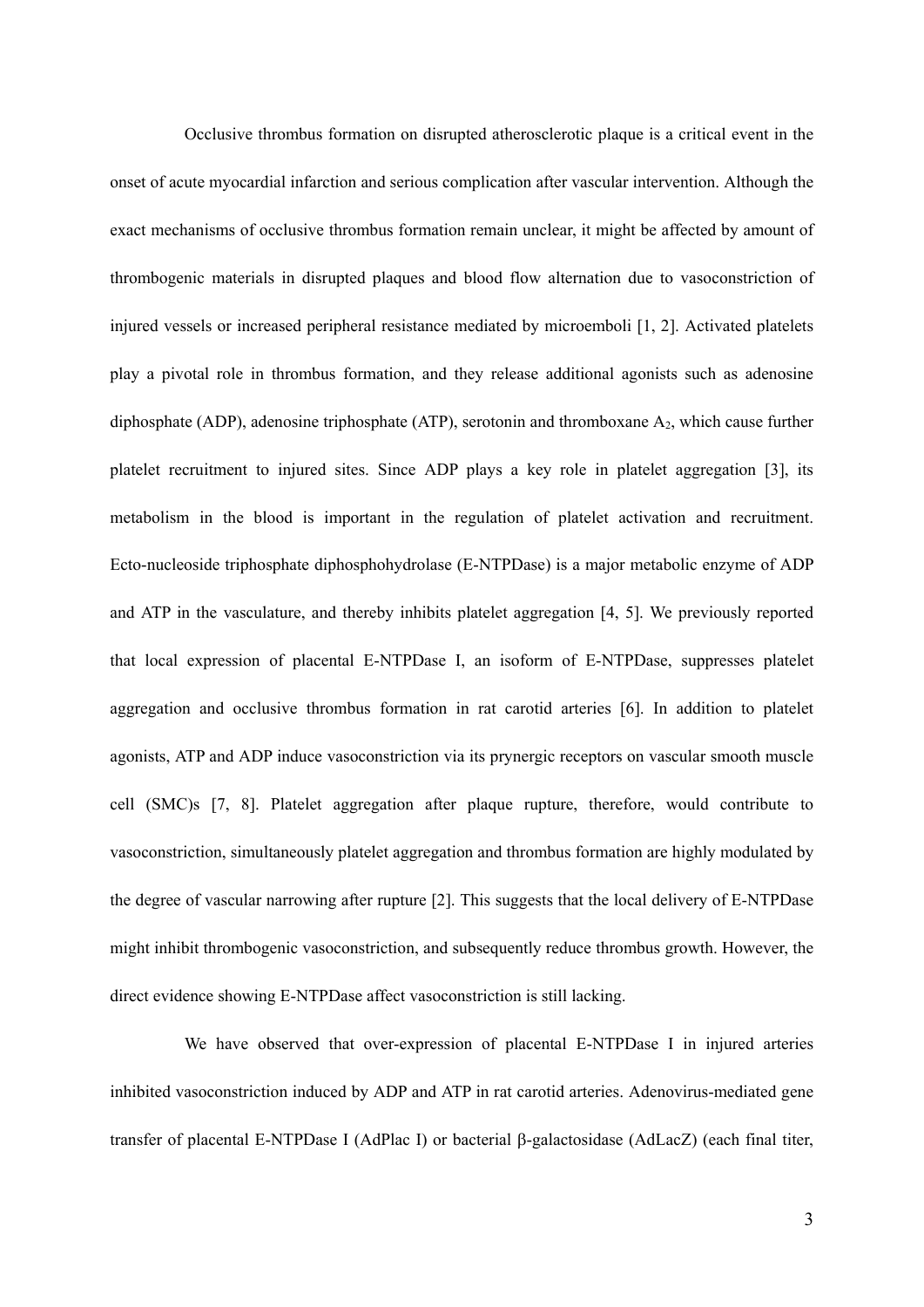$5.0 \times 10^8$  plaque forming units) was performed into injured carotid arteries of male Sprague-Dawley rats (weighing 400 to 500 g), as described previously [6]. All procedures were carried out according to the protocol approved by The Animal Care Committee of University of Miyazaki. Five days after gene transfer, ATPase and ADPase activities in E-NTPDase infected arteries were 2.0 and 1.7 fold higher than those of control arteries, respectively (2.49+/-0.22 vs. 1.22+/-0.20; 1.50+/-0.12 vs. 0.85+/-0.10 nmol Pi/min/mg, n=6 each, p<0.05). Vasoconstriction of these arteries to ATP and ADP was investigated by the isometric tension of artery strips with denudation of endothelial cells as described previously [9]. Although the contraction to norepinephrine did not differ among in control, AdPlac Iand AdLacZ-infected arteries, those to ATP and ADP were significantly reduced in AdPlac I -infected arteries, but not in control and AdLacZ-infected arteries (Figure 1). The maximum concentration ratios to KCl of AdPlac I-infected arteries by ATP and ADP  $(10^{-2} M)$  were 68.1+/-13.9 and 61.1+/-9.3 %, respectively.

Thrombus-mediated vasoconstriction is a critical vascular response in the onset of cardiovascular events, because blood flow alteration after plaque disruption would promote thrombus growth [1, 2]. Nucleotides released from activated platelets are the major mediators in this process as well as serotonin and thromboxane A<sub>2</sub>. It has been reported that nucleotides stimulate P2 receptors on vascular SMCs, and regulate vascular tone and blood pressure [7]. The present results demonstrate the local expression of E-NTPDase might prevent ATP- and ADP-induced vasoconstriction in injured vessels. The role of E-NTPDases on SMCs have not been fully defined. When vascular injuries with endothelial denudation occur, E-NTPDase on SMCs might play dual protective roles, prevention of platelet activation and vasoconstriction by the nucleotides released from activated and adhered platelets at the injured vessels, however native E-NTPDase activity of vascular SMCs is very low [6]. In addition, E-NTPDase activity is considered to be reduced in atherosclerotic lesions, because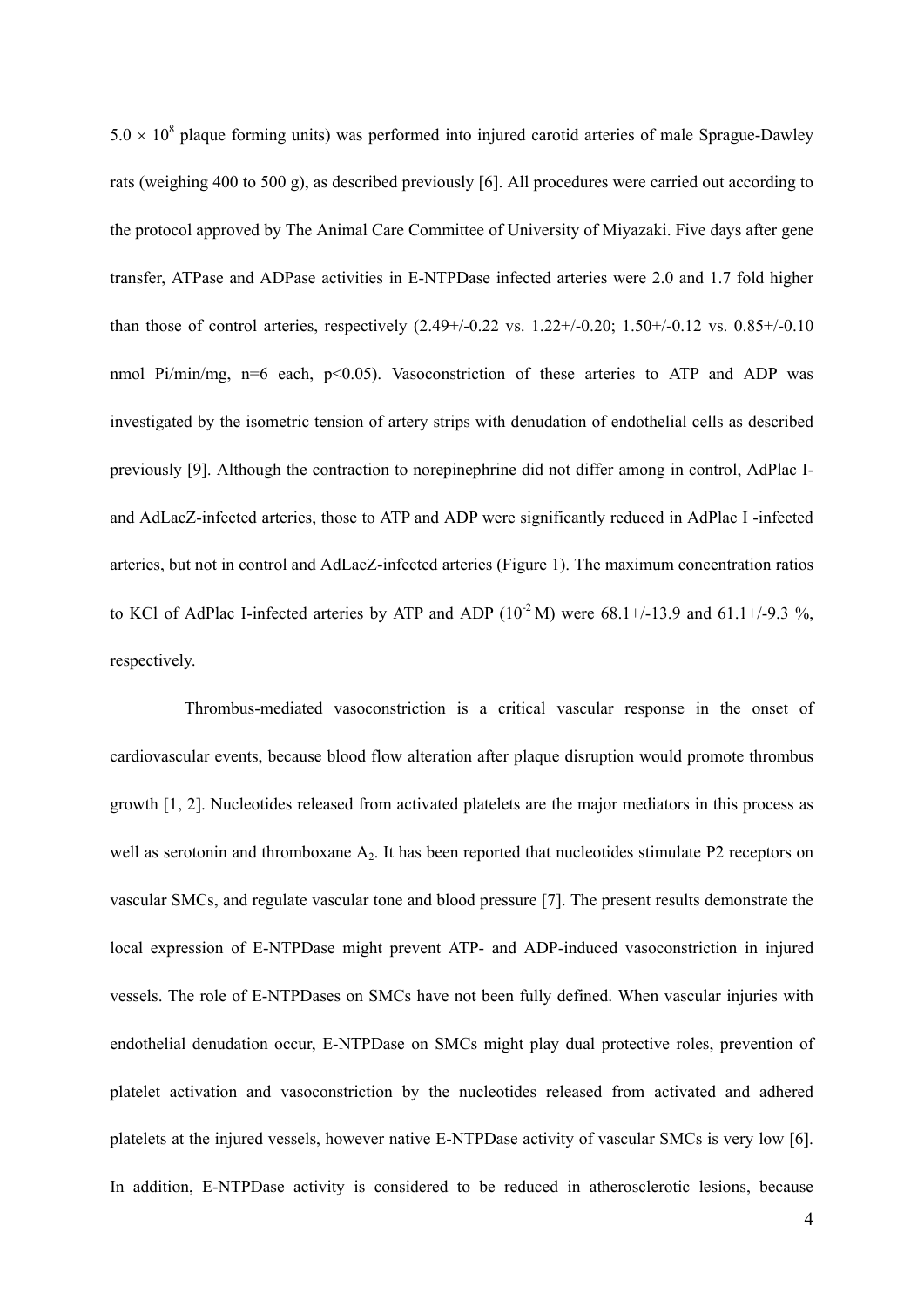E-NTPDase would be inactivated by exposure to oxidative stress [10]. We previously investigated E-NTPDase/CD39 expression in coronary atheromatous plaques by immunohistochemistry, and demonstrated that the protease is expressed by SMCs and endothelial cells, but not by macrophages, and that the immunopositive cell ratio was significantly lower in plaques from patients with unstable angina than stable angina [11]. It is also showed that lymphocyte ADP/ATP ectonucleotidase activity is reduced in patients with ischemic heart diseases, compared with that in healthy subjects [12]. Reduced E-NTPDase activities might contribute to thrombus growth and vasoconstriction of atherosclerotic arteries with plaque disruption. Several prynargic receptors on SMCs elicit vasoconstriction when stimulated by extracellular nucleotides [13]. It is generally accepted that ATP acts as vasoconstrictor via  $P_{2X1}$  and  $P_{2Y2}$  receptors [14, 15], and ADP receptor  $P_{2Y12}$  expressed on SMC stimulate vasoconstriction [8]. Because nucleotide induced vasoconstriction is mediated by several prynargic receptors, E-NTPDase rather than specific receptor antagonists might be useful tool for suppression of vasoconstriction. The finding in this study suggests that local expression of E-NTPDase in atherosclerotic vessels might be a novel therapeutic strategy for prevention of cardiovascular events and complications after vascular intervention.

## **References**

- [1] [Topol EJ](http://www.ncbi.nlm.nih.gov/entrez/query.fcgi?db=pubmed&cmd=Search&itool=pubmed_Abstract&term=%22Topol+EJ%22%5BAuthor%5D). A guide to therapeutic decision-making in patients with non-ST-segment elevation acute coronary syndromes. *[J Am Coll Cardiol](javascript:AL_get(this,%20)* 2003;**41**:S123-9.
- [2] Fuster V, Moreno PR, Fayad ZA, Corti R, Badimon JJ. Atherothrombosis and high-risk plaque. Part I: Evolving concepts. *J Am Coll Cardiol* 2005;**46**:937-54.
- [3] [Ruggeri ZM](http://www.ncbi.nlm.nih.gov/entrez/query.fcgi?db=pubmed&cmd=Search&itool=pubmed_Abstract&term=%22Ruggeri+ZM%22%5BAuthor%5D). Platelets in atherothrombosis. *[Nat Med](javascript:AL_get(this,%20)* 2002;**8**:1227-34.
- [4] [Robson SC](http://www.ncbi.nlm.nih.gov/entrez/query.fcgi?db=pubmed&cmd=Search&itool=pubmed_Abstract&term=%22Robson+SC%22%5BAuthor%5D), [Wu Y](http://www.ncbi.nlm.nih.gov/entrez/query.fcgi?db=pubmed&cmd=Search&itool=pubmed_Abstract&term=%22Wu+Y%22%5BAuthor%5D), [Sun X](http://www.ncbi.nlm.nih.gov/entrez/query.fcgi?db=pubmed&cmd=Search&itool=pubmed_Abstract&term=%22Sun+X%22%5BAuthor%5D), [Knosalla C,](http://www.ncbi.nlm.nih.gov/entrez/query.fcgi?db=pubmed&cmd=Search&itool=pubmed_Abstract&term=%22Knosalla+C%22%5BAuthor%5D) [Dwyer K](http://www.ncbi.nlm.nih.gov/entrez/query.fcgi?db=pubmed&cmd=Search&itool=pubmed_Abstract&term=%22Dwyer+K%22%5BAuthor%5D), [Enjyoji K.](http://www.ncbi.nlm.nih.gov/entrez/query.fcgi?db=pubmed&cmd=Search&itool=pubmed_Abstract&term=%22Enjyoji+K%22%5BAuthor%5D) Ectonucleotidases of CD39 family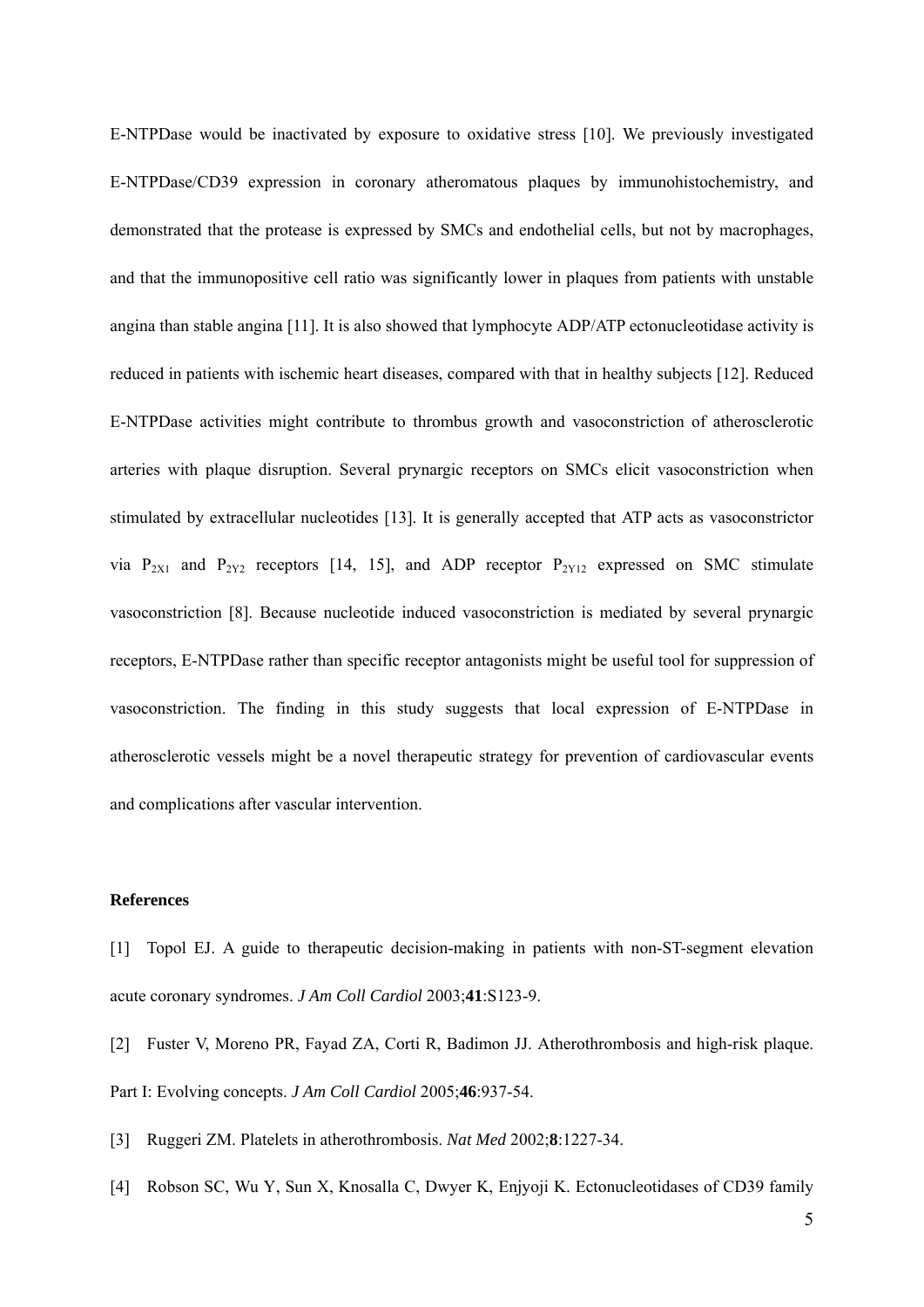modulate vascular inflammation and thrombosis in transplantation. *[Semin Thromb Hemost](javascript:AL_get(this,%20)* 2005;**31**:217-33.

[5] [Marcus AJ](http://www.ncbi.nlm.nih.gov/entrez/query.fcgi?db=pubmed&cmd=Search&itool=pubmed_Abstract&term=%22Marcus+AJ%22%5BAuthor%5D), [Broekman MJ](http://www.ncbi.nlm.nih.gov/entrez/query.fcgi?db=pubmed&cmd=Search&itool=pubmed_Abstract&term=%22Broekman+MJ%22%5BAuthor%5D), [Drosopoulos JH](http://www.ncbi.nlm.nih.gov/entrez/query.fcgi?db=pubmed&cmd=Search&itool=pubmed_Abstract&term=%22Drosopoulos+JH%22%5BAuthor%5D), [Olson KE](http://www.ncbi.nlm.nih.gov/entrez/query.fcgi?db=pubmed&cmd=Search&itool=pubmed_Abstract&term=%22Olson+KE%22%5BAuthor%5D), [Islam N,](http://www.ncbi.nlm.nih.gov/entrez/query.fcgi?db=pubmed&cmd=Search&itool=pubmed_Abstract&term=%22Islam+N%22%5BAuthor%5D) [Pinsky DJ](http://www.ncbi.nlm.nih.gov/entrez/query.fcgi?db=pubmed&cmd=Search&itool=pubmed_Abstract&term=%22Pinsky+DJ%22%5BAuthor%5D), [Levi R](http://www.ncbi.nlm.nih.gov/entrez/query.fcgi?db=pubmed&cmd=Search&itool=pubmed_Abstract&term=%22Levi+R%22%5BAuthor%5D). Role of CD39 (NTPDase-1) in thromboregulation, cerebroprotection, and cardioprotection. *[Semin Thromb](javascript:AL_get(this,%20)  [Hemost](javascript:AL_get(this,%20)* 2005;**31**:234-46.

[6] [Furukoji E](http://www.ncbi.nlm.nih.gov/entrez/query.fcgi?db=pubmed&cmd=Search&itool=pubmed_Abstract&term=%22Furukoji+E%22%5BAuthor%5D), [Matsumoto M,](http://www.ncbi.nlm.nih.gov/entrez/query.fcgi?db=pubmed&cmd=Search&itool=pubmed_Abstract&term=%22Matsumoto+M%22%5BAuthor%5D) [Yamashita A](http://www.ncbi.nlm.nih.gov/entrez/query.fcgi?db=pubmed&cmd=Search&itool=pubmed_Abstract&term=%22Yamashita+A%22%5BAuthor%5D), [Yagi H](http://www.ncbi.nlm.nih.gov/entrez/query.fcgi?db=pubmed&cmd=Search&itool=pubmed_Abstract&term=%22Yagi+H%22%5BAuthor%5D), [Sakurai Y](http://www.ncbi.nlm.nih.gov/entrez/query.fcgi?db=pubmed&cmd=Search&itool=pubmed_Abstract&term=%22Sakurai+Y%22%5BAuthor%5D), [Marutsuka K](http://www.ncbi.nlm.nih.gov/entrez/query.fcgi?db=pubmed&cmd=Search&itool=pubmed_Abstract&term=%22Marutsuka+K%22%5BAuthor%5D), [Hatakeyama K,](http://www.ncbi.nlm.nih.gov/entrez/query.fcgi?db=pubmed&cmd=Search&itool=pubmed_Abstract&term=%22Hatakeyama+K%22%5BAuthor%5D) [Morishita K,](http://www.ncbi.nlm.nih.gov/entrez/query.fcgi?db=pubmed&cmd=Search&itool=pubmed_Abstract&term=%22Morishita+K%22%5BAuthor%5D) [Fujimura Y,](http://www.ncbi.nlm.nih.gov/entrez/query.fcgi?db=pubmed&cmd=Search&itool=pubmed_Abstract&term=%22Fujimura+Y%22%5BAuthor%5D) [Tamura S](http://www.ncbi.nlm.nih.gov/entrez/query.fcgi?db=pubmed&cmd=Search&itool=pubmed_Abstract&term=%22Tamura+S%22%5BAuthor%5D), [Asada Y.](http://www.ncbi.nlm.nih.gov/entrez/query.fcgi?db=pubmed&cmd=Search&itool=pubmed_Abstract&term=%22Asada+Y%22%5BAuthor%5D) Adenovirus-mediated transfer of human placental ectonucleoside triphosphate diphosphohydrolase to vascular smooth muscle cells suppresses platelet aggregation in vitro and arterial thrombus formation in vivo. *[Circulation](javascript:AL_get(this,%20)* 2005;**111**:808-15.

[7] [Kunapuli SP](http://www.ncbi.nlm.nih.gov/entrez/query.fcgi?db=pubmed&cmd=Search&itool=pubmed_Abstract&term=%22Kunapuli+SP%22%5BAuthor%5D), [Daniel JL](http://www.ncbi.nlm.nih.gov/entrez/query.fcgi?db=pubmed&cmd=Search&itool=pubmed_Abstract&term=%22Daniel+JL%22%5BAuthor%5D). P2 receptor subtypes in the cardiovascular system. *[Biochem J](javascript:AL_get(this,%20)* 1998;**336**:513-23.

[8] [Wihlborg AK,](http://www.ncbi.nlm.nih.gov/entrez/query.fcgi?db=pubmed&cmd=Search&itool=pubmed_Abstract&term=%22Wihlborg+AK%22%5BAuthor%5D) [Wang L,](http://www.ncbi.nlm.nih.gov/entrez/query.fcgi?db=pubmed&cmd=Search&itool=pubmed_Abstract&term=%22Wang+L%22%5BAuthor%5D) [Braun OO,](http://www.ncbi.nlm.nih.gov/entrez/query.fcgi?db=pubmed&cmd=Search&itool=pubmed_Abstract&term=%22Braun+OO%22%5BAuthor%5D) [Eyjolfsson A](http://www.ncbi.nlm.nih.gov/entrez/query.fcgi?db=pubmed&cmd=Search&itool=pubmed_Abstract&term=%22Eyjolfsson+A%22%5BAuthor%5D), [Gustafsson R,](http://www.ncbi.nlm.nih.gov/entrez/query.fcgi?db=pubmed&cmd=Search&itool=pubmed_Abstract&term=%22Gustafsson+R%22%5BAuthor%5D) [Gudbjartsson T,](http://www.ncbi.nlm.nih.gov/entrez/query.fcgi?db=pubmed&cmd=Search&itool=pubmed_Abstract&term=%22Gudbjartsson+T%22%5BAuthor%5D) [Erlinge D](http://www.ncbi.nlm.nih.gov/entrez/query.fcgi?db=pubmed&cmd=Search&itool=pubmed_Abstract&term=%22Erlinge+D%22%5BAuthor%5D). ADP receptor P2Y12 is expressed in vascular smooth muscle cells and stimulates contraction in human blood vessels. *[Arterioscler Thromb Vasc Biol](javascript:AL_get(this,%20)* 2004 ;**24**:1810-5.

[9] Kihara H, Koganei H, Hirose K, Yamamoto H, Yoshimoto R. Antithrombotic activity of AT-1015, a potent 5-HT2A receptor antagonist, in rat arterial thrombosis model and its effect on bleeding time. *Eur J Pharmacol*. 2001; **433**: 157-62.

[10] Candinas D, Koyamada N, Miyatake T, Siegel J, Hancock WW, Bach FH, Robson SC. Loss of rat glomerular ATP diphosphohydrolase activity during reperfusion injury is associated with oxidative stress reactions. *Thromb Haemost.* 1996; **76**: 807–812.

[11] [Hatakeyama K,](http://www.ncbi.nlm.nih.gov/entrez/query.fcgi?db=pubmed&cmd=Search&itool=pubmed_Abstract&term=%22Hatakeyama+K%22%5BAuthor%5D) [Hao H,](http://www.ncbi.nlm.nih.gov/entrez/query.fcgi?db=pubmed&cmd=Search&itool=pubmed_Abstract&term=%22Hao+H%22%5BAuthor%5D) [Imamura T,](http://www.ncbi.nlm.nih.gov/entrez/query.fcgi?db=pubmed&cmd=Search&itool=pubmed_Abstract&term=%22Imamura+T%22%5BAuthor%5D) [Ishikawa T,](http://www.ncbi.nlm.nih.gov/entrez/query.fcgi?db=pubmed&cmd=Search&itool=pubmed_Abstract&term=%22Ishikawa+T%22%5BAuthor%5D) [Shibata Y](http://www.ncbi.nlm.nih.gov/entrez/query.fcgi?db=pubmed&cmd=Search&itool=pubmed_Abstract&term=%22Shibata+Y%22%5BAuthor%5D), [Fujimura Y,](http://www.ncbi.nlm.nih.gov/entrez/query.fcgi?db=pubmed&cmd=Search&itool=pubmed_Abstract&term=%22Fujimura+Y%22%5BAuthor%5D) [Eto T,](http://www.ncbi.nlm.nih.gov/entrez/query.fcgi?db=pubmed&cmd=Search&itool=pubmed_Abstract&term=%22Eto+T%22%5BAuthor%5D) [Asada Y.](http://www.ncbi.nlm.nih.gov/entrez/query.fcgi?db=pubmed&cmd=Search&itool=pubmed_Abstract&term=%22Asada+Y%22%5BAuthor%5D) Relation of CD39 to plaque instability and thrombus formation in directional atherectomy specimens from patients with stable and unstable angina pectoris. *[Am J Cardiol](javascript:AL_get(this,%20)* 2005;**95**:632-5.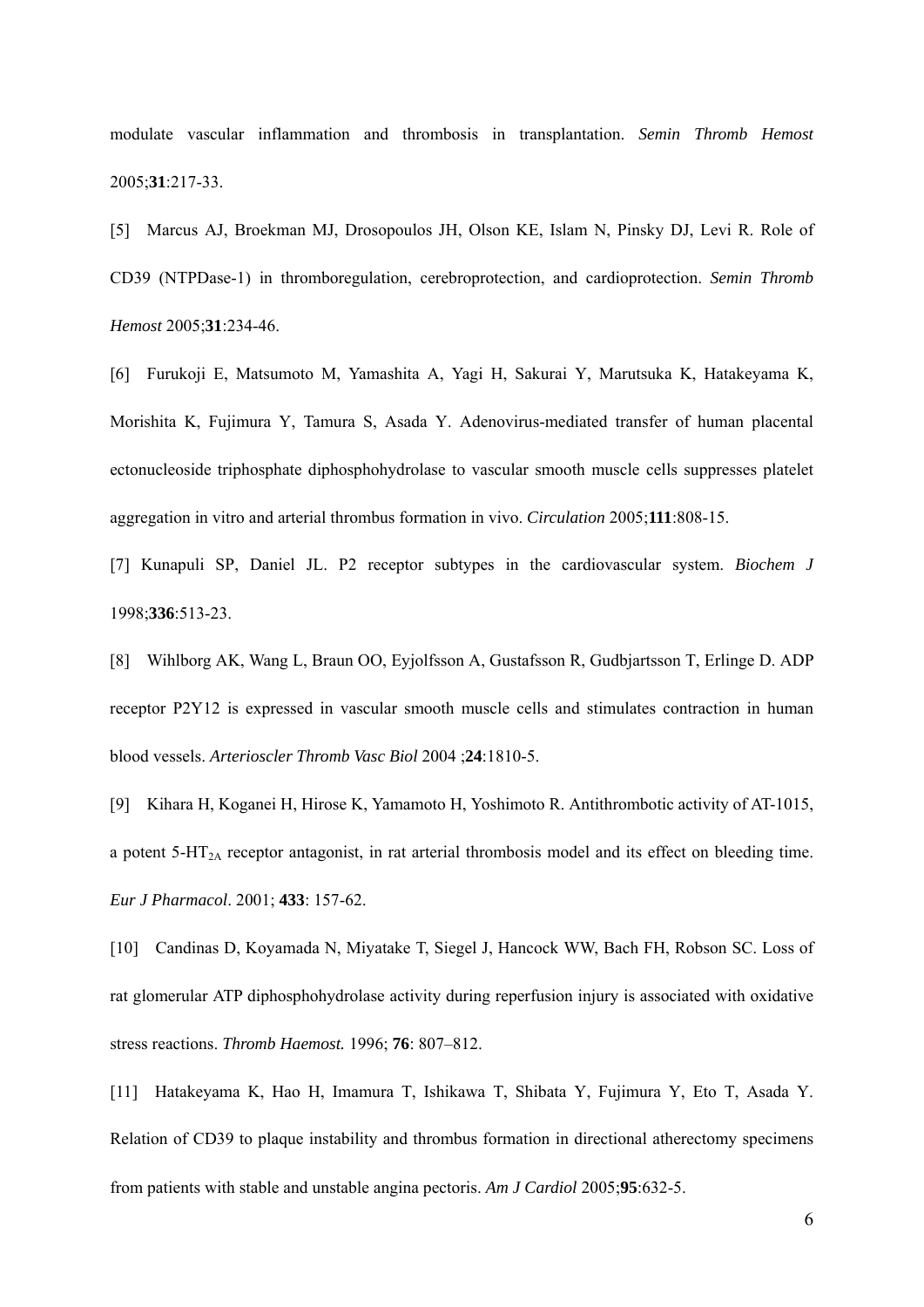[12] [El-Omar MM,](http://www.ncbi.nlm.nih.gov/entrez/query.fcgi?db=pubmed&cmd=Search&itool=pubmed_Abstract&term=%22El%2DOmar+MM%22%5BAuthor%5D) [Islam N](http://www.ncbi.nlm.nih.gov/entrez/query.fcgi?db=pubmed&cmd=Search&itool=pubmed_Abstract&term=%22Islam+N%22%5BAuthor%5D), [Broekman MJ](http://www.ncbi.nlm.nih.gov/entrez/query.fcgi?db=pubmed&cmd=Search&itool=pubmed_Abstract&term=%22Broekman+MJ%22%5BAuthor%5D), [Drosopoulos JH,](http://www.ncbi.nlm.nih.gov/entrez/query.fcgi?db=pubmed&cmd=Search&itool=pubmed_Abstract&term=%22Drosopoulos+JH%22%5BAuthor%5D) [Roa DC,](http://www.ncbi.nlm.nih.gov/entrez/query.fcgi?db=pubmed&cmd=Search&itool=pubmed_Abstract&term=%22Roa+DC%22%5BAuthor%5D) [Lorin JD,](http://www.ncbi.nlm.nih.gov/entrez/query.fcgi?db=pubmed&cmd=Search&itool=pubmed_Abstract&term=%22Lorin+JD%22%5BAuthor%5D) [Sedlis SP,](http://www.ncbi.nlm.nih.gov/entrez/query.fcgi?db=pubmed&cmd=Search&itool=pubmed_Abstract&term=%22Sedlis+SP%22%5BAuthor%5D) [Olson](http://www.ncbi.nlm.nih.gov/entrez/query.fcgi?db=pubmed&cmd=Search&itool=pubmed_Abstract&term=%22Olson+KE%22%5BAuthor%5D)  [KE,](http://www.ncbi.nlm.nih.gov/entrez/query.fcgi?db=pubmed&cmd=Search&itool=pubmed_Abstract&term=%22Olson+KE%22%5BAuthor%5D) [Pulte ED,](http://www.ncbi.nlm.nih.gov/entrez/query.fcgi?db=pubmed&cmd=Search&itool=pubmed_Abstract&term=%22Pulte+ED%22%5BAuthor%5D) [Marcus AJ.](http://www.ncbi.nlm.nih.gov/entrez/query.fcgi?db=pubmed&cmd=Search&itool=pubmed_Abstract&term=%22Marcus+AJ%22%5BAuthor%5D) The ratio of ADP- to ATP-ectonucleotidase activity is reduced in patients with coronary artery disease. *[Thromb Res](javascript:AL_get(this,%20)* 2005;**116**:199-206.

[13] [Boarder MR](http://www.ncbi.nlm.nih.gov/entrez/query.fcgi?db=pubmed&cmd=Search&itool=pubmed_Abstract&term=%22Boarder+MR%22%5BAuthor%5D), [Hourani SM.](http://www.ncbi.nlm.nih.gov/entrez/query.fcgi?db=pubmed&cmd=Search&itool=pubmed_Abstract&term=%22Hourani+SM%22%5BAuthor%5D) The regulation of vascular function by P2 receptors: multiple sites and multiple receptors. *[Trends Pharmacol Sci](javascript:AL_get(this,%20)* 1998;**19**:99-107.

[14] [Evans RJ,](http://www.ncbi.nlm.nih.gov/entrez/query.fcgi?db=pubmed&cmd=Search&itool=pubmed_Abstract&term=%22Evans+RJ%22%5BAuthor%5D) [Kennedy C](http://www.ncbi.nlm.nih.gov/entrez/query.fcgi?db=pubmed&cmd=Search&itool=pubmed_Abstract&term=%22Kennedy+C%22%5BAuthor%5D). Characterization of P2-purinoceptors in the smooth muscle of the rat tail artery: a comparison between contractile and electrophysiological responses. *[Br J Pharmacol](javascript:AL_get(this,%20)* 1994;**113**:853-60.

[15] [Miyagi Y](http://www.ncbi.nlm.nih.gov/entrez/query.fcgi?db=pubmed&cmd=Search&itool=pubmed_Abstract&term=%22Miyagi+Y%22%5BAuthor%5D), [Kobayashi S,](http://www.ncbi.nlm.nih.gov/entrez/query.fcgi?db=pubmed&cmd=Search&itool=pubmed_Abstract&term=%22Kobayashi+S%22%5BAuthor%5D) [Nishimura J](http://www.ncbi.nlm.nih.gov/entrez/query.fcgi?db=pubmed&cmd=Search&itool=pubmed_Abstract&term=%22Nishimura+J%22%5BAuthor%5D), [Fukui M](http://www.ncbi.nlm.nih.gov/entrez/query.fcgi?db=pubmed&cmd=Search&itool=pubmed_Abstract&term=%22Fukui+M%22%5BAuthor%5D), [Kanaide H.](http://www.ncbi.nlm.nih.gov/entrez/query.fcgi?db=pubmed&cmd=Search&itool=pubmed_Abstract&term=%22Kanaide+H%22%5BAuthor%5D) Dual regulation of cerebrovascular tone by UTP: P2U receptor-mediated contraction and endothelium-dependent relaxation. *[Br J](javascript:AL_get(this,%20)  [Pharmacol](javascript:AL_get(this,%20)* 1996;**118**:847-56.

## **Figure legend**

Figure 1. Concentration–response curves for ATP and ADP in infected rat carotid arteries with endothelial denudation.

ATP induced contraction (A), ADP induced contraction (B), Non-infected carotid artery (Control, ), AdLac Z-infected carotid artery  $(\square)$ , AdPlac I-infected carotid artery (). (n = 6 each, \*P < 0.05 vs non-infected artery and AdLac Z-infected artery)